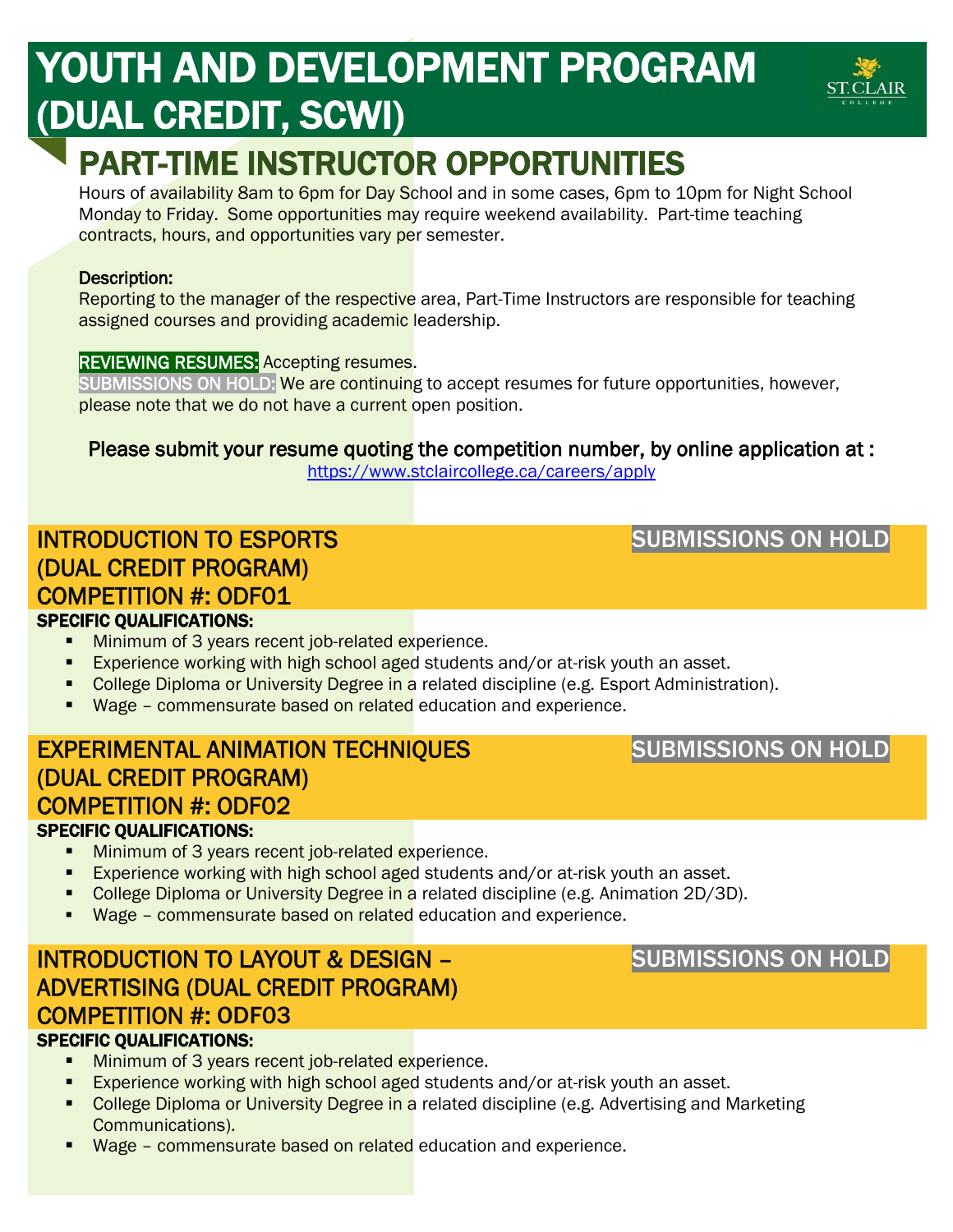# CONSTRUCTION APPLICATIONS – ARCHTECTURE (DUAL CREDIT PROGRAM) COMPETITION #: ODF04

#### SPECIFIC QUALIFICATIONS:

- Minimum of 3 years recent job-related experience.
- Experience working with high school aged students and/or at-risk youth an asset.
- College Diploma or University Degree in a related discipline (e.g. Architectural Technology).
- Wage commensurate based on related education and experience.

### ELECTRICITY 1 (DUAL CREDIT PROGRAM) COMPETITION #: ODF05 SPECIFIC QUALIFICATIONS:

- **Minimum of 3 years recent job-related experience.**
- **Experience working with high school aged students and/or at-risk youth an asset.**
- College Diploma or University Degree in a related discipline (e.g. Electrical Techniques).
- Wage commensurate based on related education and experience.

### PROFESSIONAL DEVELOPMENT IN HEALTH CARE (DUAL CREDIT PROGRAM) COMPETITION #: ODF06 SPECIFIC QUALIFICATIONS:

- **Minimum of 3 years recent job-related experience.**
- **Experience working with high school aged students and/or at-risk youth an asset.**
- College Diploma or University Degree in a related discipline.
- Wage commensurate based on related education and experience.

#### PC CAD (DUAL CREDIT PROGRAM) COMPETITION #: ODF07 SPECIFIC QUALIFICATIONS:

- **Minimum of 3 years recent job-related experience.**
- **Experience working with high school aged students and/or at-risk youth an asset.**
- College Diploma or University Degree in a related discipline (e.g. Mechanical Engineering Technology -Automotive Product Design).
- **Wage commensurate based on related** education and experience.

# ENGINE COMPANY OPERATIONS – PRE-SERVICE FIREFIGHTER (DUAL CREDIT PROGRAM) COMPETITION #: ODF08

#### SPECIFIC QUALIFICATIONS:

- **Minimum of 3 years recent job-related experience.**
- **Experience working with high school aged students and/or at-risk youth an asset.**
- College Diploma, University Degree or formal training in a related discipline.
- Wage commensurate based on related education and experience.

# SUBMISSIONS ON HOLD

SUBMISSIONS ON HOLD

# SUBMISSIONS ON HOLD

# SUBMISSIONS ON HOLD

# SUBMISSIONS ON HOLD